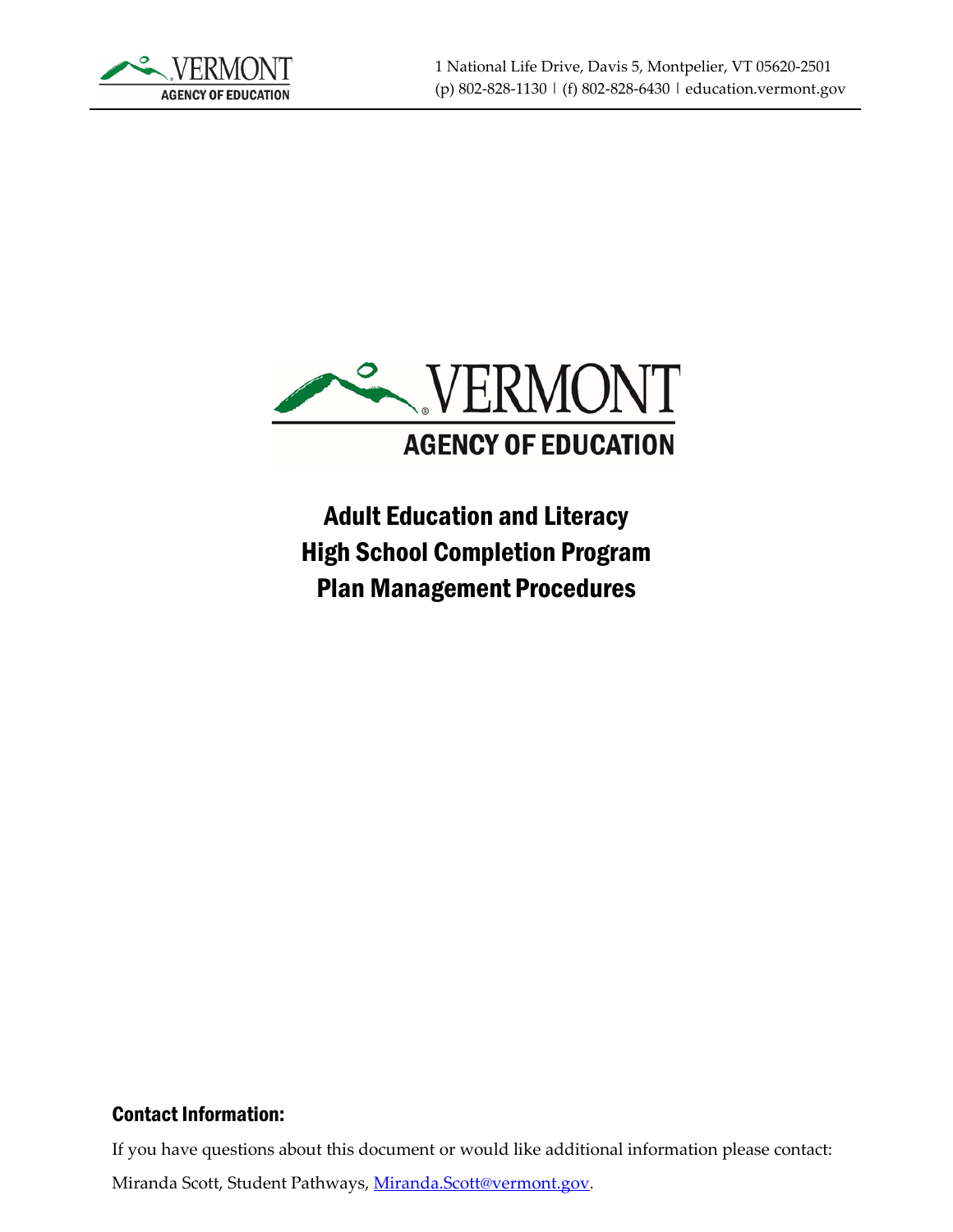# **Table of Contents**

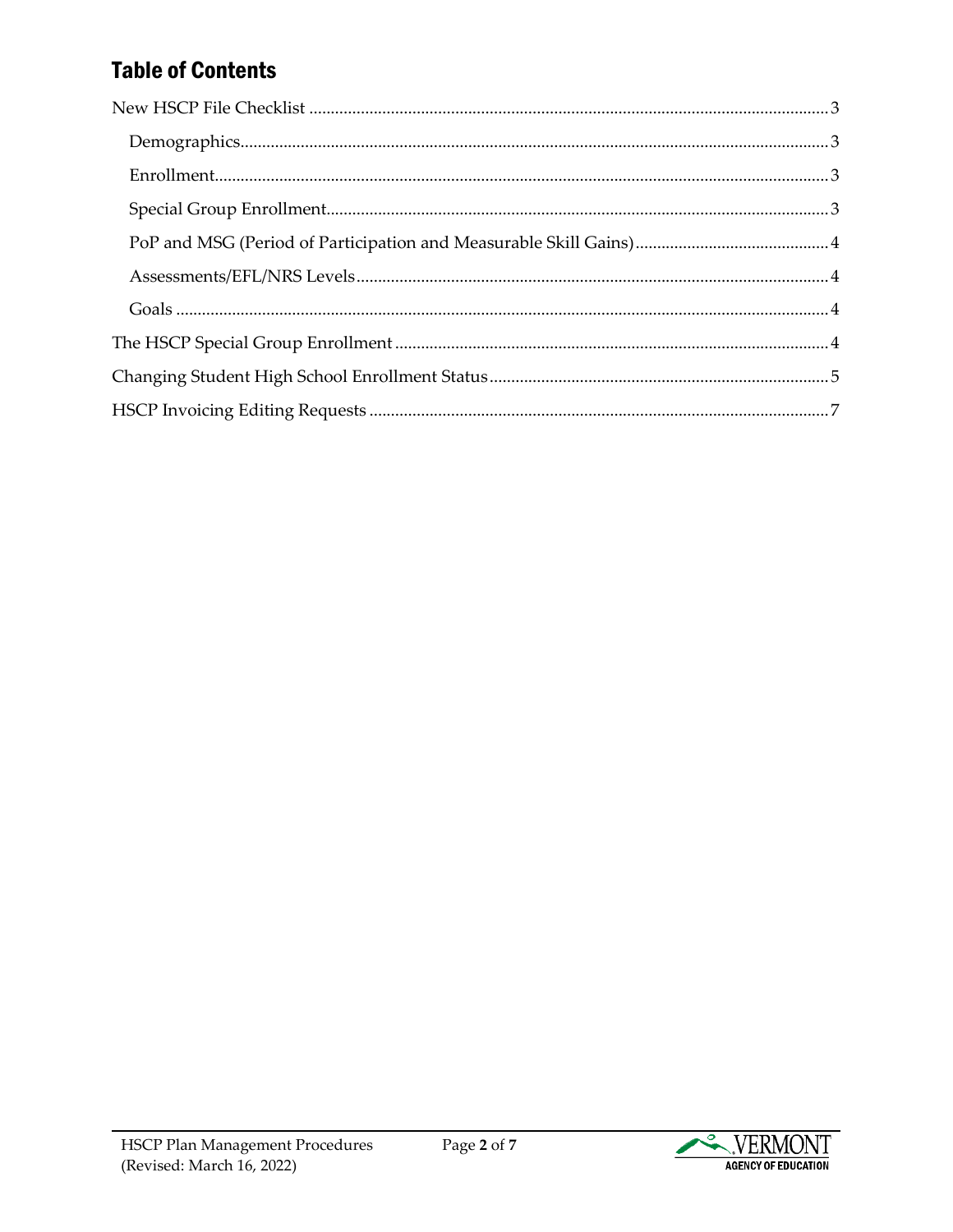## High School Completion Program Plan Management

See the most recent [HSCP Policy Manual,](https://education.vermont.gov/documents/high-school-completion-program-policy-manual) Sections "Reimbursable Services" and "Plan Management Reimbursement".

#### <span id="page-2-0"></span>New HSCP File Checklist

#### <span id="page-2-1"></span>Demographics

- Does the student's date of birth demonstrate the student at age 16 or greater at the when the student began receiving services as documented in DataWorks? Does the date of birth demonstrate eligibility (at least 16)?
- At the bottom of the Demographics page, has the student completed grade 12 or has it been reported the student has earned a high school diploma or a diploma from another country? HSCP statute states that eligible students have ". . . not received a high school diploma."
- Has the student met federal requirements as a participant? If not, what is the reason stated at the bottom of the Demographic tab Snapshot?
	- o "Enrolled in High School" students who are enrolled in high school cannot receive WIOA-funded services and will not be included in the Federal report.
	- o "Beginning EFL not established" if assessments are not current, then the student does not meet requirements for the federal report.
	- o "Not a PoP Participant"- student has not received 12 or more hours of service in the report period and is not eligible for the federal report.
	- o "Not a participant, missing demographics" Student demographics must be included. Unless the student's date of birth (student must be 16 or older), town of residence, gender, and ethnicity are entered in the student's demographics record, the student will not meet the minimum federal reporting requirements for demographics.

#### <span id="page-2-2"></span>Enrollment

#### **The actual enrollment in DataWorks needs to be correct before any Special Group Enrollments are entered.**

- Is the student currently enrolled in Secondary School? If yes, then Enrolled in HSCP is the only program available for this student. Make sure that the secondary school information on the demographics page does not have an end date.
- If Unenrolled from high school make sure there is an end date in the secondary school information on the demographics page. And is the drop out date after 10/15 of the current school year? If so, the high school plan development will be removed by the AOE HSCP Invoicing Coordinator.

#### <span id="page-2-3"></span>Special Group Enrollment

#### **See specific instructions below also.**

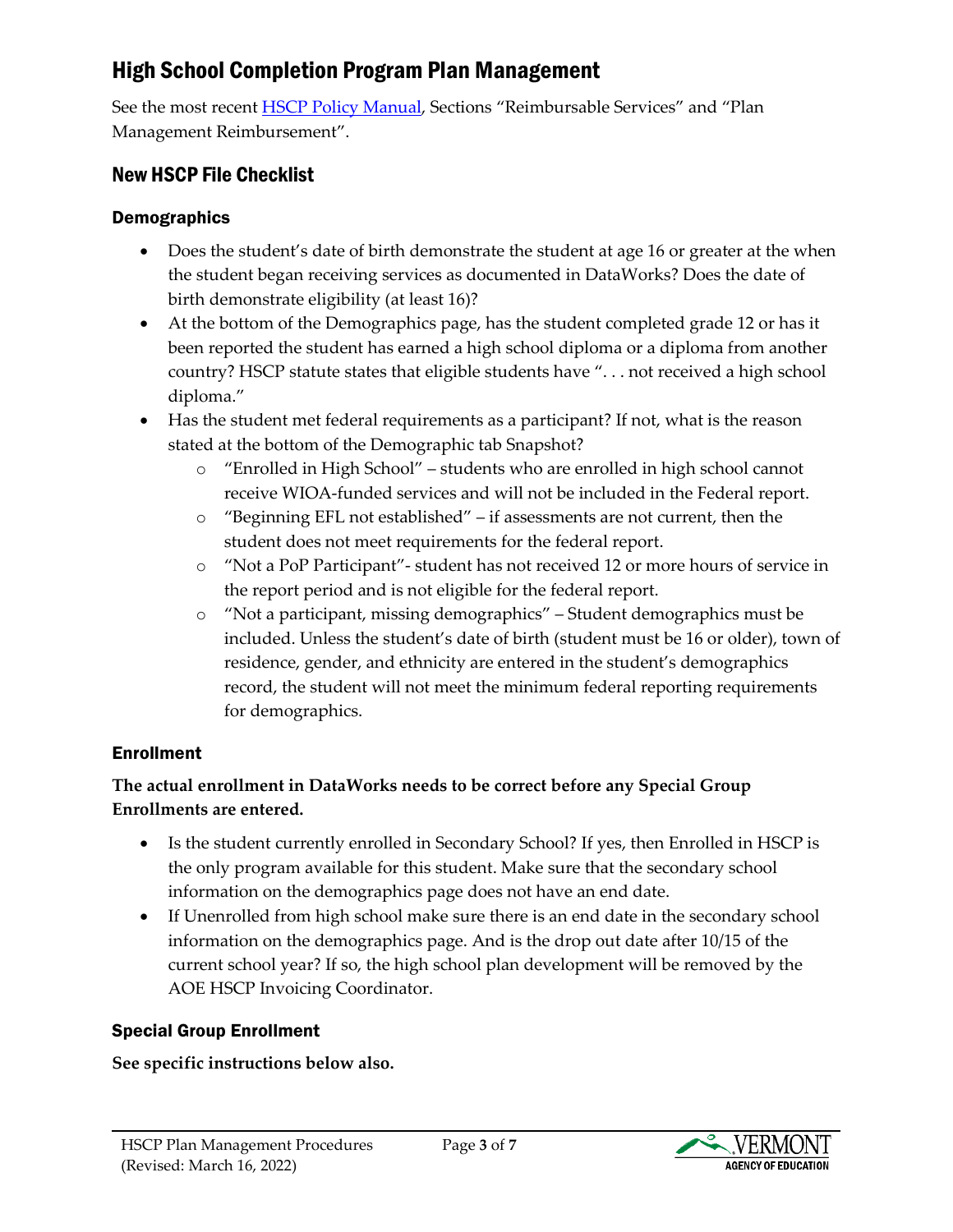- Check expected graduation date in the HSCP special group enrollment. Does the expected graduation date seem reasonable based on the skill levels and credit requirements from the school?
- Is there more than one open HSCP special group enrollment? If so, notify AOE HSCP Invoicing Coordinator.
- Is the partnering high school the same high school reported in the secondary school information on the Demographics page? If not, confirm high school partnership and district of residence.
- If the student has a HSCP start date within the quarter and the student is not new to AEL, check to see if there was a previous HSCP SGE. If so, then all plan development charges for the AEL and high school plan partners will need to be removed from invoicing by the AOE HSCP Invoicing Coordinator.
- Check all data for accuracy before completing the SGE, i.e., learning center is correct.

### <span id="page-3-0"></span>PoP and MSG (Period of Participation and Measurable Skill Gains)

- PoPs and MSGs are Federal rules and will only apply to students who qualify for the Federal report. Students who are enrolled in school are not affected by PoPs. Progress is still tracked through assessments, but MSGs of enrolled in school students will not be included in the Federal report.
- Were there multiple PoPs in the current fiscal year? If so, what is the time between the Pops? Check the invoicing record (Special Groups - HSCP SGE - HSCP Service Summary) to see if the student was active during consecutive quarters between PoPs. Were there goal setting/learning plan hours that were not entered into the database that would connect the PoPs?

### <span id="page-3-1"></span>Assessments/EFL/NRS Levels

- Was the student NRS 4 or above in reading, writing, and math? If not, HSCP special group enrollment is not permitted without prior approval.
- Check the EFL expiration date and note when to refer student for progress assessments.

### <span id="page-3-2"></span>Goals

- Does the student have the goal to earn secondary school diploma?
- Does the student have a transitional goal (enter postsecondary or obtain a job)?
- Does the student have a goal to attain ASE skills and if the skill levels have been gained has the achievement been entered in the student's record?
- If goal target date has expired and the goal was set in a locked fiscal year, cancel the goal and set a new goal with a current target date.

## <span id="page-3-3"></span>The HSCP Special Group Enrollment

The HSCP SGE is the foundation for the funding requirements of the program. The information entered into the HSCP SGE must be accurate and impacts the plan type (GEP, GP, Below NRS 5) and establishes the funding stream to the district of residence.

Implications of plan sign date in the HSCP SGE:

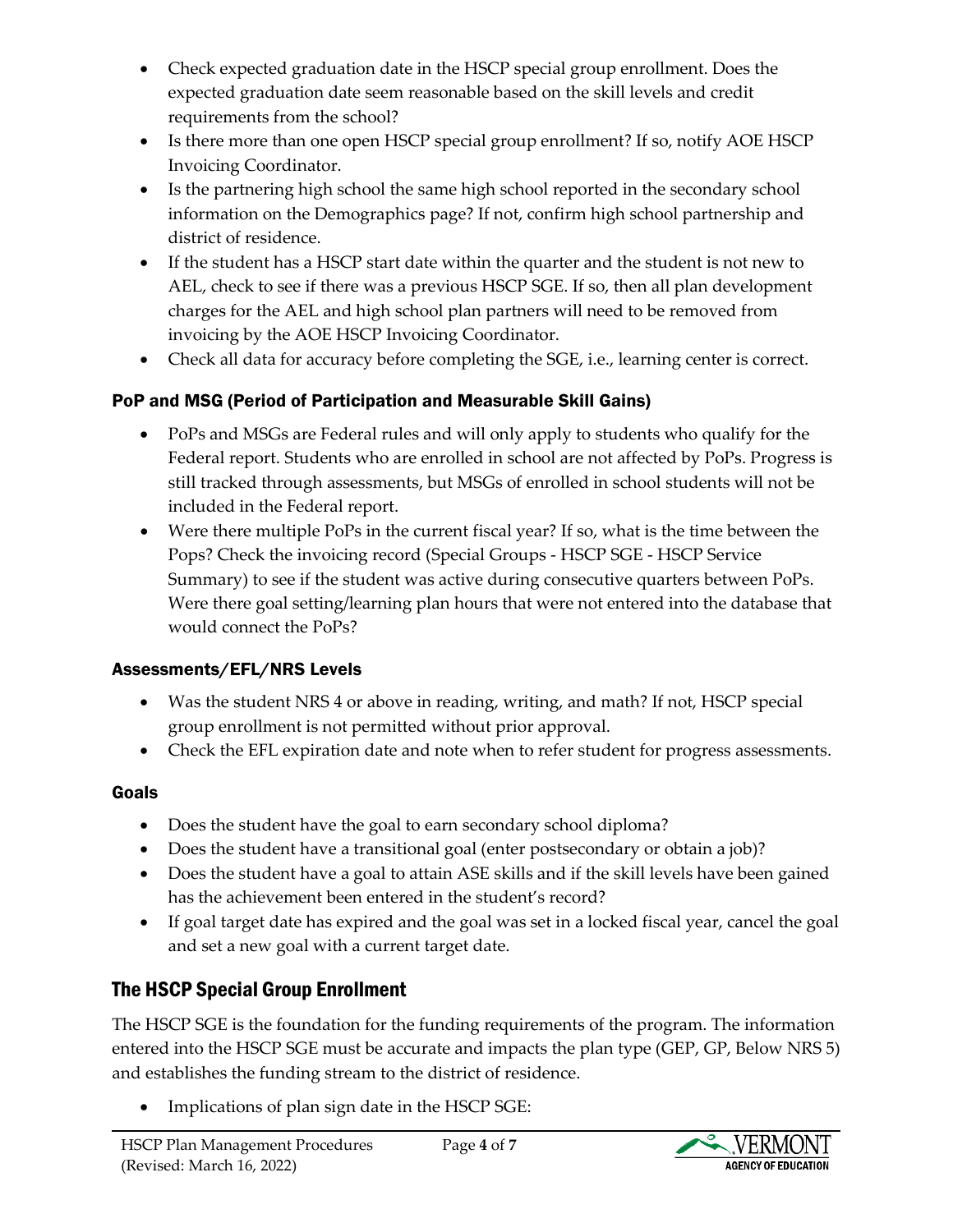- $\circ$  EFL/NRS levels at the time of the SGE start date determines the plan types available on the HSCP SGE enrollment page.
- High school plan partner and associated school district assignments direct funding:
	- o An incorrect center assignment impacts AEL provider invoicing availability. An incorrect school district assignment would direct HSCP to the wrong school district.
- Drop out date in the HSCP SGE needs to match the high school dropout date on the student's demographics page:
	- o This information is used to determine if plan development charges will be paid to the high school. If the student dropped out after the average daily membership (ADM) count date, which occurs in mid-October (generally on 10/15), the plan development charges for the high school will be deleted. If a student is included on the school's fall ADM count no HSCP funds will be paid to the school for the school year.
- A new HSCP SGE that has entry errors cannot be corrected in the field. It is especially important to find and make corrections before invoicing. Please review all new HSCP enrollments carefully and notify the AOE AEL team by the  $15<sup>th</sup>$  day of the month that ends the quarter to ensure corrections are made prior to invoicing.

## <span id="page-4-0"></span>Changing Student High School Enrollment Status

There are two High School Completion Programs available to students – enrolled or unenrolled in high school. Due to the nature of the funding for these programs, strict adherence to these policies and procedures must be maintained in DataWorks.

If a student comes to AEL and there is a question as to whether the student will be participating in the HSCP as *Unenrolled in high school* or as *Enrolled in high school* then data should not be entered in the system until a determination has been made. Registration and Enrollment into DataWorks along with student service hours should be held in a paper file until the plan is signed and the correct high school enrollment has been determined.

*Because HSCP special group enrollment drives the funding stream for the HSCP, it is imperative that the high school status of the student is updated in DataWorks as soon as there is a change.* Since services cannot be billed as Enrolled HSCP and Unenrolled HSCP in the same quarter, plan managers must constantly monitor their students' plans and alert the AOE HSCP Invoicing Coordinator if a change in status has occurred or is expected to occur.

#### Steps for changing high school enrollment status *(example for Enrolled to Unenrolled. Steps must be* performed in order):

### **At the end or beginning of a quarter (no services entered yet)**

- 1. Stop entering services in the student's service record immediately.
- 2. Notify the AOE HSCP Invoicing Coordinator so the Enrolled HSCP special group enrollment can be inactivated.
- 3. AEL staff inactivates the actual enrollment with the status of Enrolled in high school.
- 4. AEL staff then activates student with a status of Unenrolled in high school. This will ensure that PoPs are enabled to meet Federal requirements.



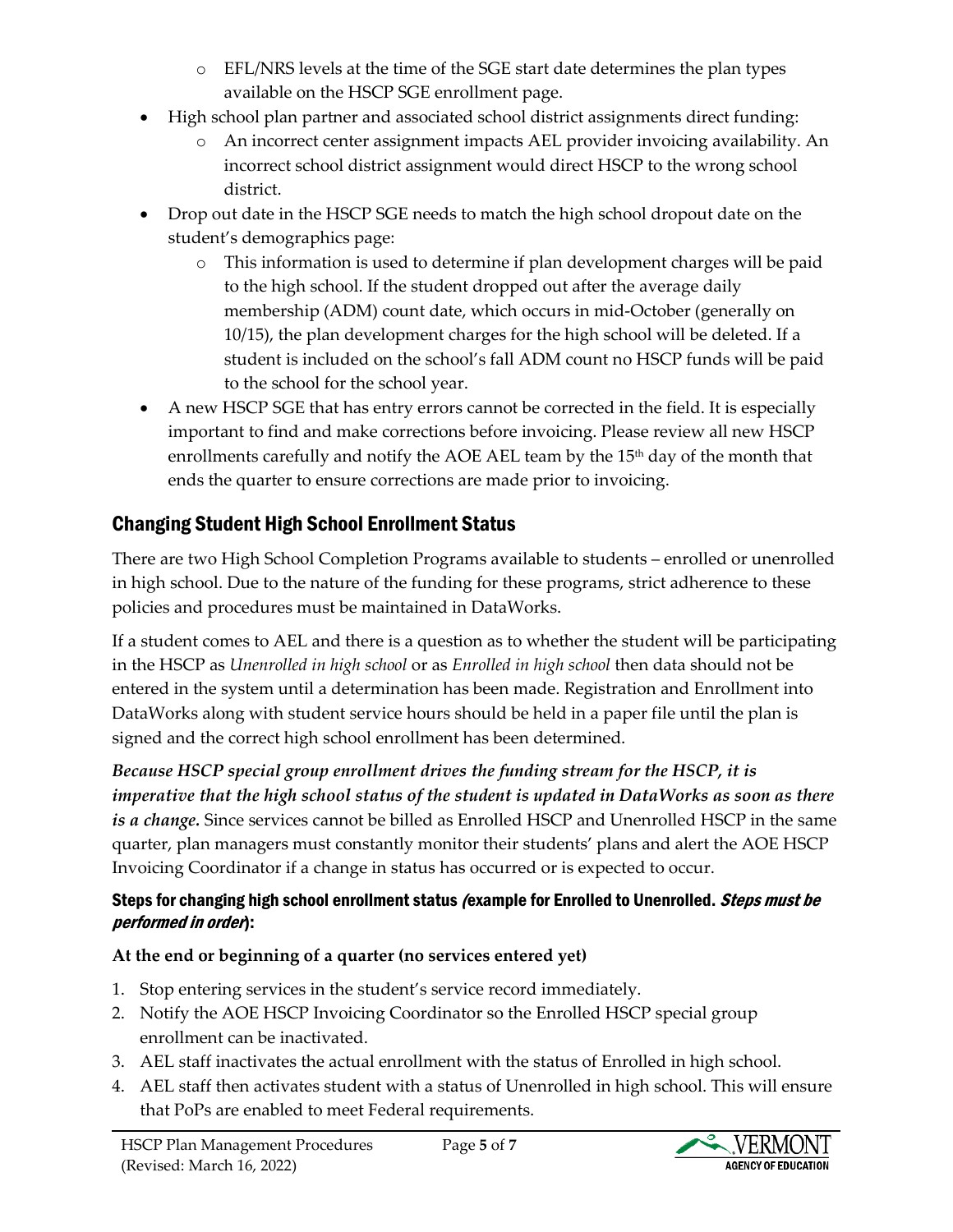- 5. A new Unenrolled HSCP special group needs to be entered by AEL field staff.
- 6. Once the new special group is set up, notify the AOE HSCP Invoicing Coordinator so that the automatic plan development and technology fund charges can be deleted.

If the student drops out of high school in the middle of a quarter, then a determination will need to be made whether to keep the Enrolled HSCP special group open until the end of the quarter or whether the special group Enrolled HSCP should be closed with an end date of the previous quarter. Factors that influence the decision are the amount of services provided by the AEL system compared to the amount of services provided by the high school or contracted providers.

### **At the beginning to middle of a quarter (minimal services entered)**

- 1. The Enrolled HSCP SGE will need to be closed by the AOE HSCP Invoicing Coordinator. Once this is done AEL field staff will be notified.
- 2. Any services entered in the student's file during the current quarter need to be deleted by AEL field Staff.
- 3. The actual enrollment with the status of Enrolled in high school will need to be Students inactivated by AEL field Staff with the end date of the previous quarter.
- 4. AEL field staff activates student with a status of Unenrolled in high school with a start date of the beginning of the active quarter.
- 5. AEL staff will need to re-enter the deleted services once the new Unenrolled enrollment is established.
- 6. AEL field staff enter a new Unenrolled HSCP special group with a start date of the beginning of the active quarter.
- 7. AEL staff notifies the AOE HSCP Invoicing Coordinator so that the automatic plan development charges can be deleted.

### **During the middle to the end of a quarter**

- 1. Stop entering services in the student's service record immediately.
- 2. Notify the AOE HSCP Invoicing Coordinator so the Enrolled HSCP student's file can be reviewed.
- 3. If the student has been an active participant as an Enrolled student throughout the first half of the quarter then the AOE HSCP Invoicing Coordinator will advise leaving the student as an Enrolled student through the remainder of the quarter. **The AOE HSCP Invoicing Coordinator will close the Enrolled special group** with an inactive date of the end of the quarter after the quarter billing has been completed and the next billing quarter opened.
- 4. Once notified of special group inactivation after the previous quarter has closed, AEL field staff must inactivate the student's actual enrollment with the end date of the quarter.
- 5. AEL field staff will then activate the student with a status of Unenrolled in high school using the first date of the next quarter by AEL staff.
- 6. AEL field staff then enters a new Unenrolled HSCP special group using the first day of the next quarter as the plan signed date (this date will also need to be used for the drop out date in the special group enrollment).